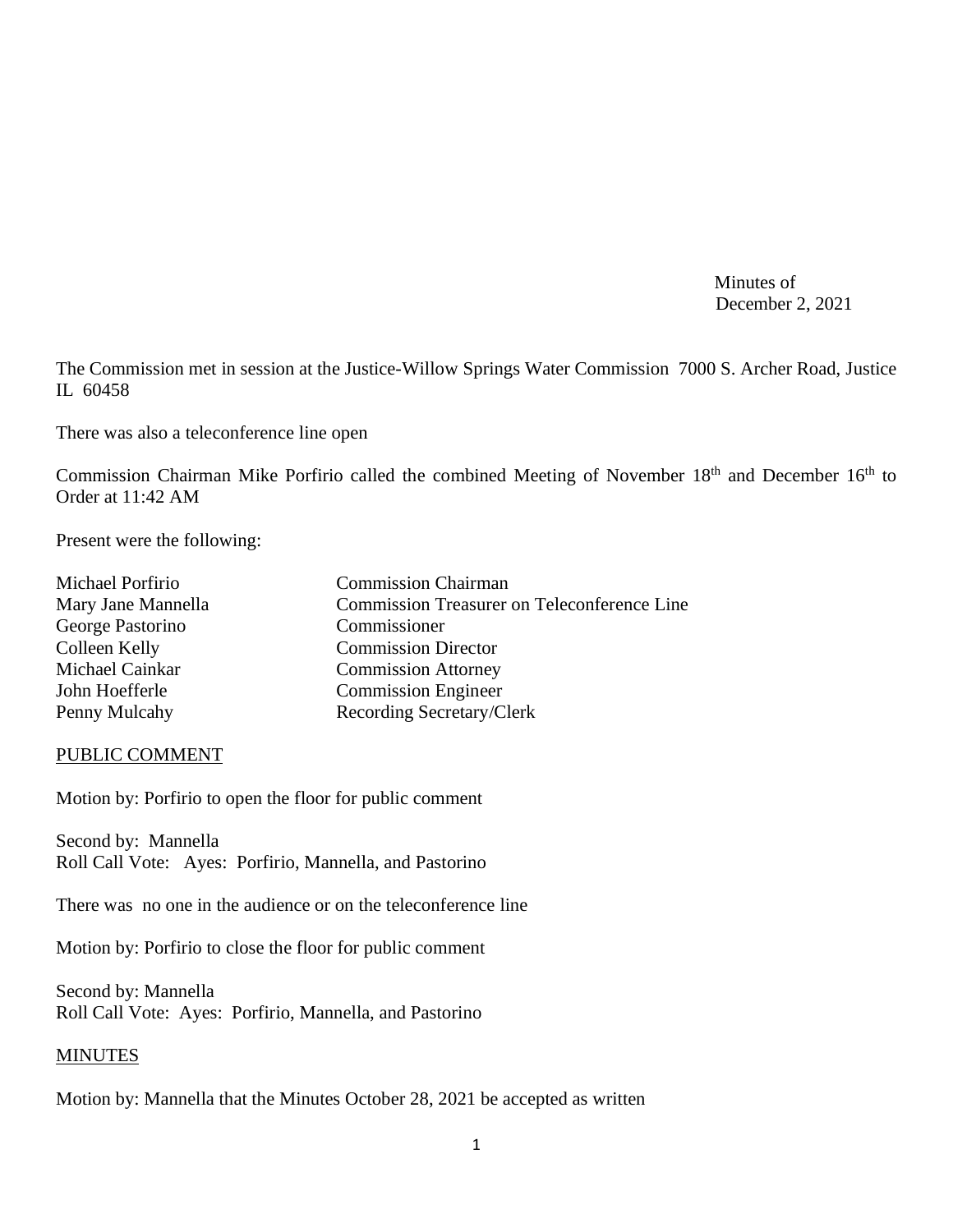Second by: Pastorino Roll Call Vote: Ayes: Porfirio, Mannella, and Pastorino

### FINANCIAL

1) Invoice dated 10/31/21 from Calumet City Plumbing to the Commission

### Re: Meter Replacement Program Payment \$542,130.00

Payment made November 10, 2021 for the amount of \$542,130.00 Check 25085

Director Kelly reported that there have been 275 meters changed since November 8<sup>th</sup> and 426 appointments have been made. It has been estimated the meter replacement program should be completed by the end of February.

Motion by: Porfirio to pay Calumet City's invoice for the amount of \$542,130.00

Second by: Mannella Roll Call Vote: Ayes: Porfirio, Mannella, and Pastorino

2) Paid Invoices paid from October 22, 2021to November 24, 2021

Director Kelly reported the invoice amount includes the Calumet City Plumbing Invoice and the \$407,000.00 to Mauro for the Vinewood Avenue Water Main Project.

Motion by: Mannella to approve the invoices paid from October 22, 2021 to November 24, 2021 in the amount of \$1,826,241.74

Second by: Pastorino Roll Call Vote: Ayes: Porfirio, Mannella, and Pastorino

3) Cash in Banks All Accounts October 2021

File: Cash in Bank

4) CD Rates

The Board decided that the matured CD from First Midwest Bank be renewed at Byline Bank for a term of one (1) year at a APY of .35%

5) October 2021 Budget Comparison

File: Budget Comparison

6) Collections for Justice November 2021

File: Collections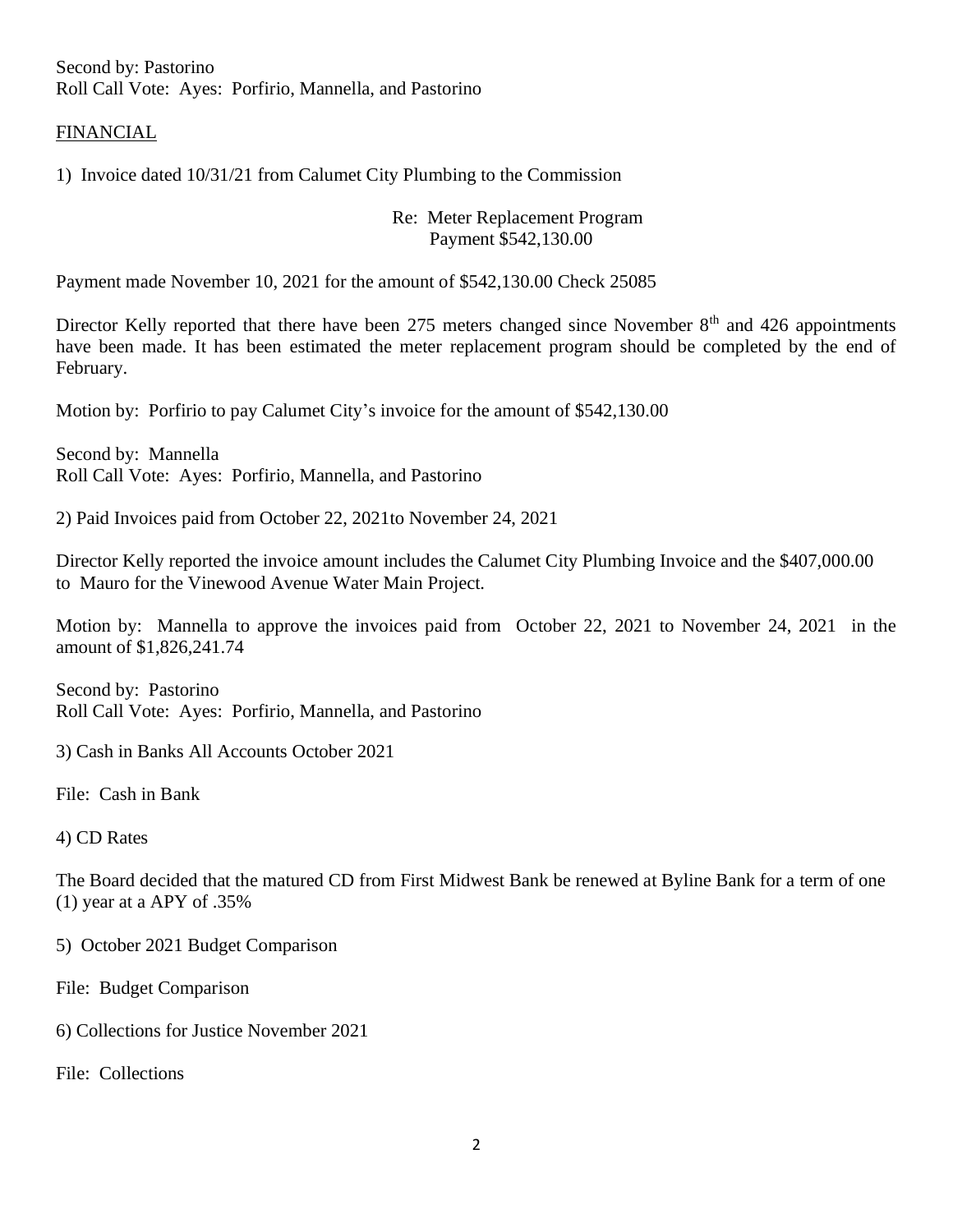### COMMISSIONER'S REPORT

Board Discussion and Possible Action on the Following:

7) 2022 Regular Meeting Schedule

Commissioner Porfirio recommended that the Commission hold one (1) meeting at each Village. The 2022 Meeting Schedule will be finalized at the January 27, 2022 Board Meeting.

• 7841 Cronin Ave Update

Commissioner Porfirio reported that he, Director Kelly, and Attorney Cainkar had a hearing on November 22nd with Sylwia Kusper of 7841 Cronin Ave, Justice There was a possibility of meter tampering. Discussion was held and it was decided that if the customer allows a meter lock to be installed the Commission will remove the \$750.00 tampering fee, she will be liable to pay for the water that was used. Director Kelly suggested that M.E. Simpson install meter locks on the remainder of the meter installations then there will be no question if someone tampers with the meters, the Commissioners agreed.

Motion by: Porfirio contingent with agreement with the customer their meter will have a lock on it with no tampering fee an additional water bill of \$192.10.

Director Kelly stated if Ms. Kusper agrees she will have her sign an agreement

Second by: Pastorino Roll Call Vote: Ayes: Porfirio, Mannella, and Pastorino

• Employee Bonus'

Motion by: Porfirio to give the employees a \$250.00 bonus

Second by: Mannella Roll Call Vote: Ayes: Porfirio, Mannella, and Pastorino

### ENGINEERING

- Update on Water Main Projects
- 8) Letter read dated November 24, 2021 from John Hoefferle, Hoefferle Butler Engineering to the **Commissioners**

Re: Contractor's Payout #2 Vinewood Avenue Water Main Replacement

Motion by: Porfirio to approve Payout #2 for the amount of \$358,956.78 upon recommendation by Commission Engineer John Hoefferle and Director Colleen H. Kelly to Mauro Sewer Construction for the Vinewood Avenue Water Main Replacement Project

Second by: Mannella Roll Call Vote: Ayes: Porfirio, Mannella, and Pastorino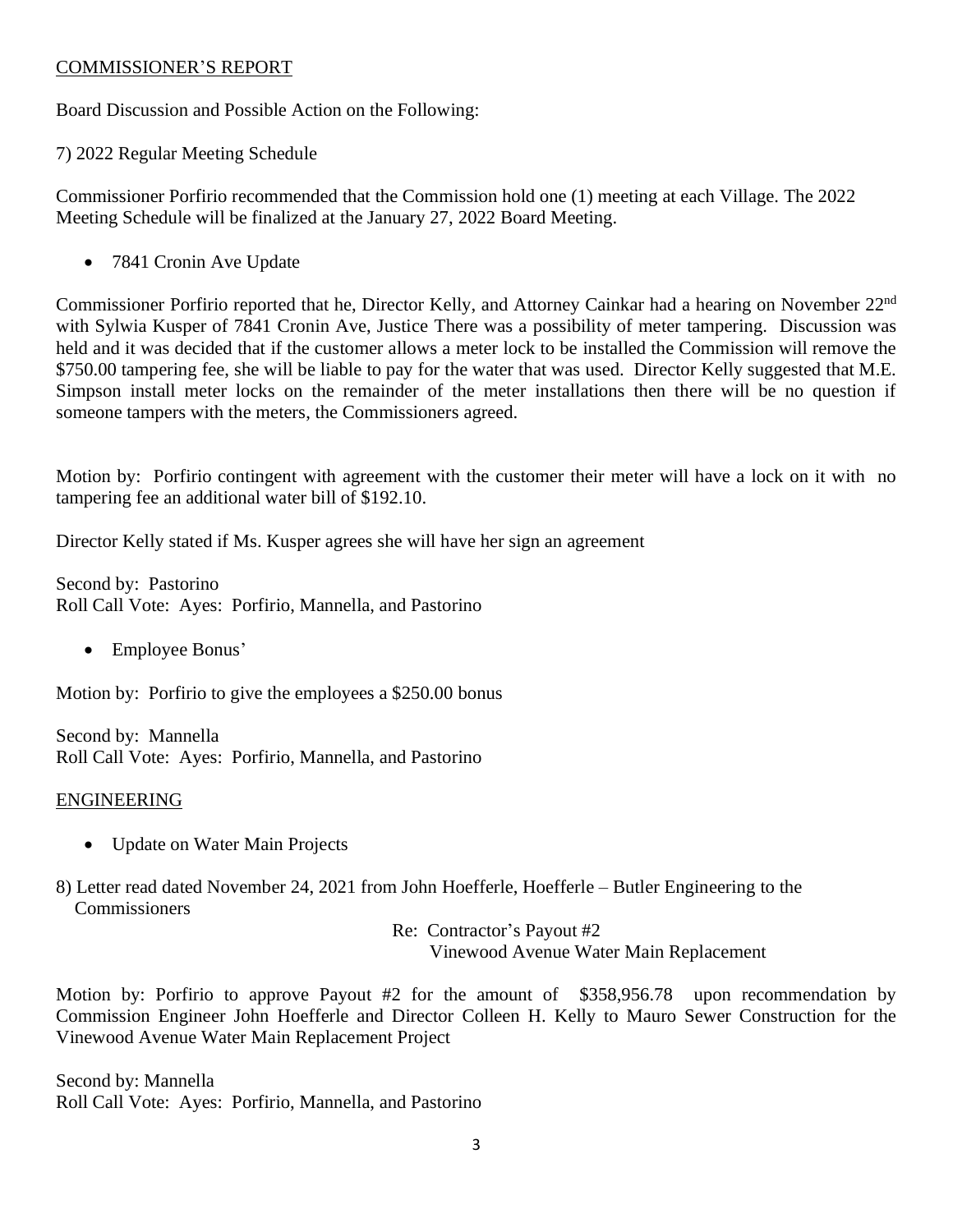# LEGAL

• No Report

# EXECUTIVE DIRECTOR'S REPORT

Board Discussion and Possible Action on the Following:

8A) Letter read dated November 30, 2021 from Rocco Zucchero, Chief Planning Officer, Central Tri-State Tollway to the Commission

Re : Interconnect with Burr Ridge

Director Kelly reported that through negotiations the Commission has received over \$2.3 million for infrastructure upgrades from the Tollway, at no cost to the Commission.

Director Kelly reported she had received a memo regarding the interconnect with Burr Ridge. The 36" Burr Ridge water main crosses with the Commission's 20: water main. She tried to get the tollway to pay for the interconnect, she was told the Commission would have to pay 25% of estimated cost \$792,000.00 it will cost the Commission \$167,500.00.

The tollway requested an approval of participation in this project and the Commission will contribute their portion. The Tollway will draw up the intergovernmental agreement.

Motion by: Mannella to approve the interconnect with Burr Ride for the participatory amount of \$167,500.00 from the Commission

Second: Pastorino Roll Call Vote: Ayes: Porfirio, Mannella, and Pastorino

• Meter Installation Update

Meter update was discussed under financial

Director Kelly reported the Commission participated on the Willow Springs Winer Fest and will also be decorating a tree at the Village of Justice

## CUSTOMER / COMMUNITY MATTERS

Board Discussion and Possible Action on the Following:

9) Letter read dated November 1, 2021 from Janet Cervantes, Special Event Coordinator, Village of Justice to the Commission

Re: 2021 Holiday Program Donation

Motion by: Pastorino to donate \$ 1,500.00 to the Village of Justice 2021 Holiday Program

Second by: Mannella Roll Call Vote: Ayes: Porfirio, Mannella, and Pastorino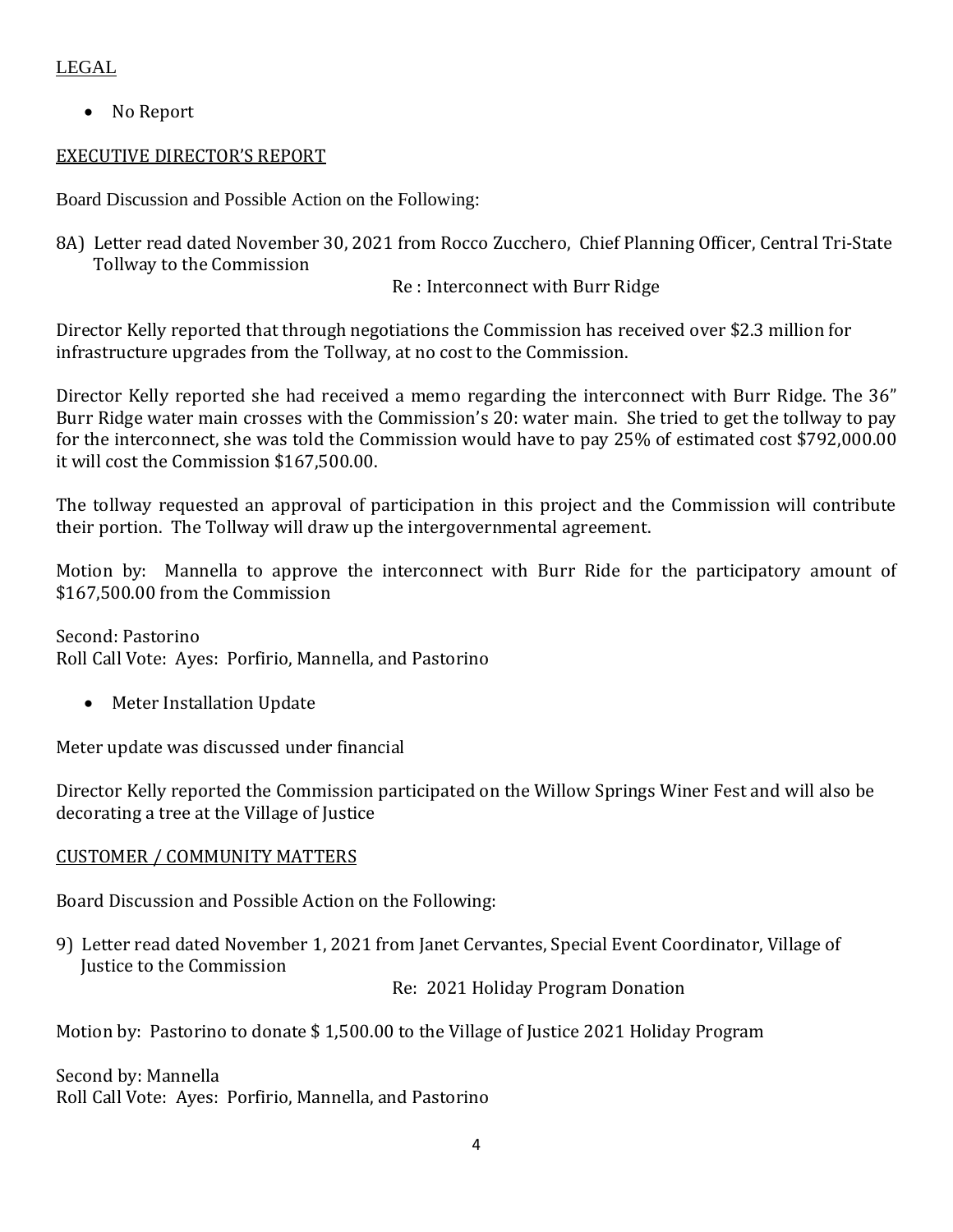File: Village of Justice

10) Letter read from Willow Springs Police Department to the Commission

Re: "Shop-With-A-Cop" Event

Motion by: Mannella to donate \$500.00 to the Willow Springs Police Department, Shop-With-A-Cop Event

Second by: Pastorino Roll Call Vote: Ayes: Porfirio, Mannella, and Pastorino

File: Willow Springs P.D.

11) Letter read dated November 24, 2021 from Connie Dye, 8801 W. 84th St Unit A, Justice to the Commissioners

Re Bill Reduction

Motion by: Mannella to reduce Connie Dye's bill by \$300.00

Second by: Porfirio Roll Call Vote: Ayes: Porfirio, Mannella, and Pastorino

File: Customers Account

### PERSONNEL MATTERS

• No Personnel Matters

Director Kelly reported there is quite a bit of meters to break down. With the approval of the Commissioners, she had contacted the Township to find out if the Commission could have the summer workers come back. The Township does not have this program at this time of the year, Director Kelly stated there is enough in the budget to bring back Kokkinis and Toler to help break down meters.

### OLD BUSINESS

• No Old Business

## NEW BUSINESS

• No New Business

## CLOSED SESSION

• No Closed Session

Motion by: Porfirio that all Correspondence and Documents received by and / or presented to the Commission for this meeting be received, accepted, and filed as noted

Second by: Mannella